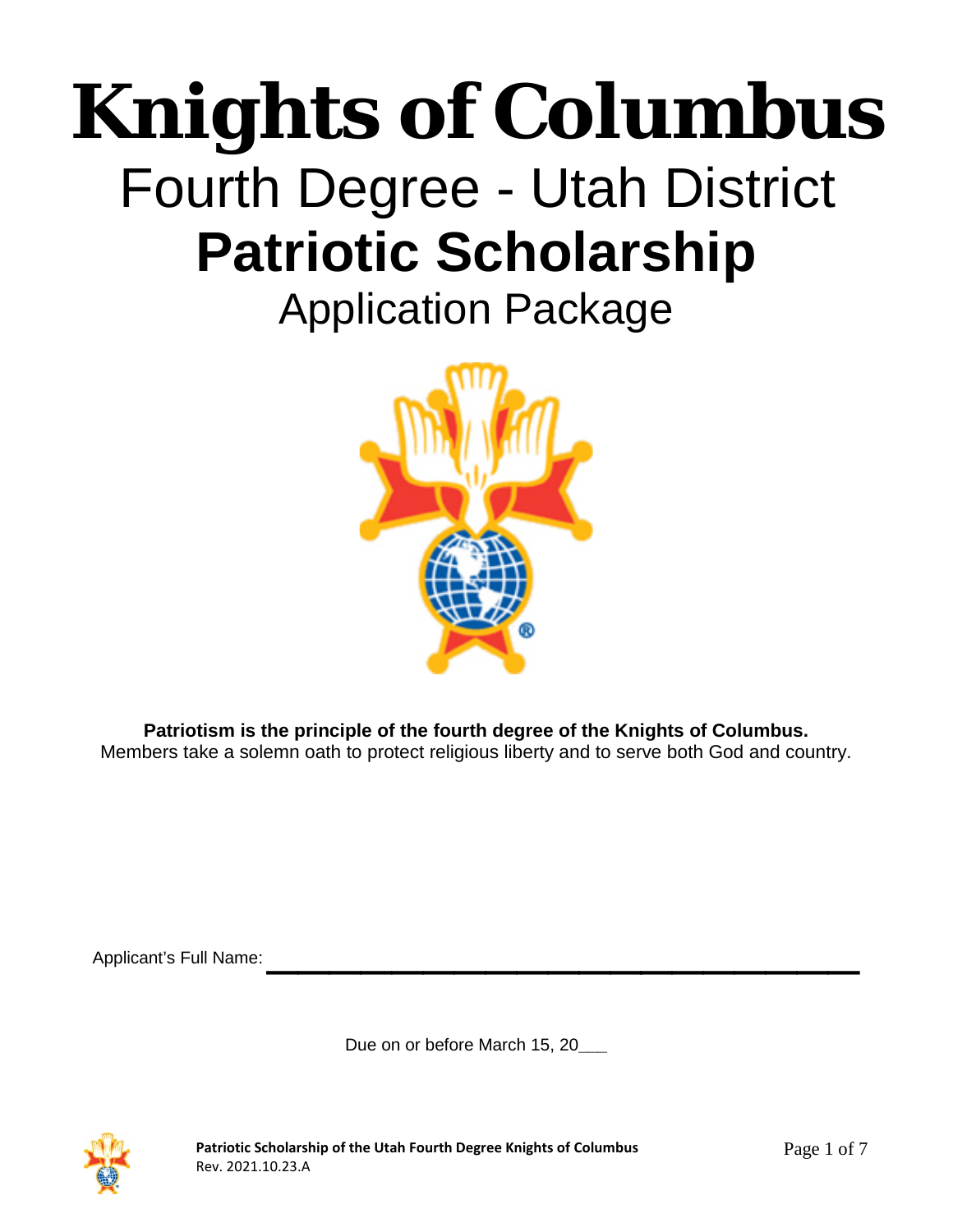

**Established by the Assemblies of Utah in 2021.**

The Knights of Columbus Utah Fourth Degree is pleased to provide an annual Patriotic Scholarship. This scholarship was established by the vision of the Utah assemblies of the Knights of Columbus.

**NAME:** The Patriotic Scholarship of the Utah Fourth Degree

**OBJECTIVE:** The objective is to assist a fourth degree member (Sir Knight), his spouse, his children, or his legal guardianships with their expenses of continuing education at a college, university or technical institute of their choice.

**ELIGIBILITY:** The scholarship is available to those students who are in their second year or higher of post-secondary education and are either a member of a Utah assembly of the fourth degree in good standing; or a spouse, child, or a legal guardianship of the member. Children and legal guardianships of the member are eligible up to age 26 and must not be 26 years of age before the March 15<sup>th</sup> filing deadline. The spouse, children, and guardianships are also eligible through a deceased member of a Utah assembly who was in good standing at the time of his death. The age requirement of 26 remains the same.

Applications must be complete. This application is designed to be filled out before printing; individual pages can be printed at different times. Any missing item will disqualify the application. You will not be notified if the application is missing items.

The applicant must have maintained a minimum average GPA of 2.70. The applicant must be able to demonstrate their acceptance to the college, university or technical institute and provide a transcript.

**DEADLINE FOR SUBMISSION OF APPLICATION:** The Scholarship Committee must receive a complete package in order to be considered for the scholarship. The application packet must be **received or postmarked no later than midnight on March 15<sup>th</sup>.** There will be no exceptions to the deadline. All complete and accepted applications will be delivered to the Utah District Master. The winner of the scholarship will be announced at the Saturday banquet of the Utah Knights of Columbus State Convention. Additional applications may be obtained online from the state council website **[www.utahknights.org](http://www.utahknights.org/)**

I thank you for your application and cooperation with the process in this matter.

Sincerely,

Charles E. Dover Jr. Utah Scholarship Chairman

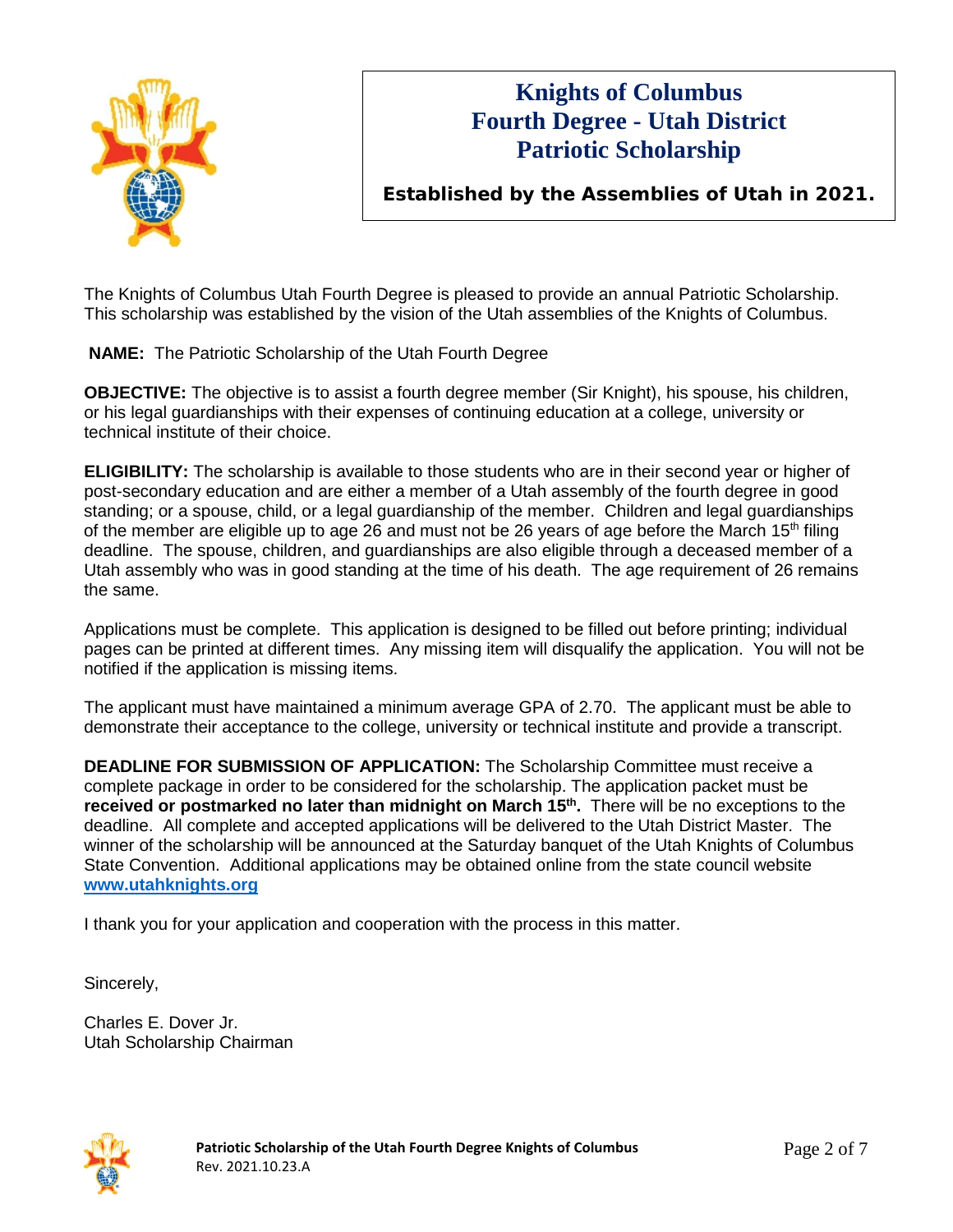

**Established by the Assemblies of Utah in 2021.**

#### **To Be Considered, All Items from this Checklist Must be Included:**

- **1.** Pages from this application:
	- Page 1 Cover Page (with student's name)
	- Page 3 This Checklist
	- Page 4 Applicant Information
	- Page 5 Fourth Degree Member Information
	- Page 6 from School Administrator or Counselor
	- Page 7 Assembly Endorsement
- **2.** An *Official School Transcript* of the previous school year with a minimum cumulative grade point average (GPA) of 2.70 must be provided. (A faxed copy is not acceptable). The student must be in their second year or higher at a college, university, or technical institute.
- **3.** Provide an original letter of recommendation covering your church involvement signed by your parish priest or deacon. Letter from: \_\_\_\_\_\_\_\_\_\_\_\_\_\_\_\_\_\_\_\_\_.
- **4.** Provide two letters of recommendation from a person not related to you (include their name, address, and phone number).
	- Letter from: \_\_\_\_\_\_\_\_\_\_\_\_\_\_\_\_\_\_\_\_\_\_\_\_.
	- Letter from: \_\_\_\_\_\_\_\_\_\_\_\_\_\_\_\_\_\_\_\_\_\_\_.
- **5.** Provide a word-processed essay of 500 words or more (8½" x 11" paper, Times New Roman, size 12 font), describing **"What are the duties of a Catholic citizen to God and country in today's society?"**
- **6.** Make sure that the application is complete and **received (or postmarked) by the March 15th deadline to be considered.**

#### **Note: The applicant's name should be on every page, just in case the papers are separated.**

MAIL COMPLETE APPLICATION TO:

Patriotic Scholarship of the Utah Fourth Degree c/o Charles E. Dover Jr. PSD 6170 Hathaway Street Taylorsville, Utah 84123

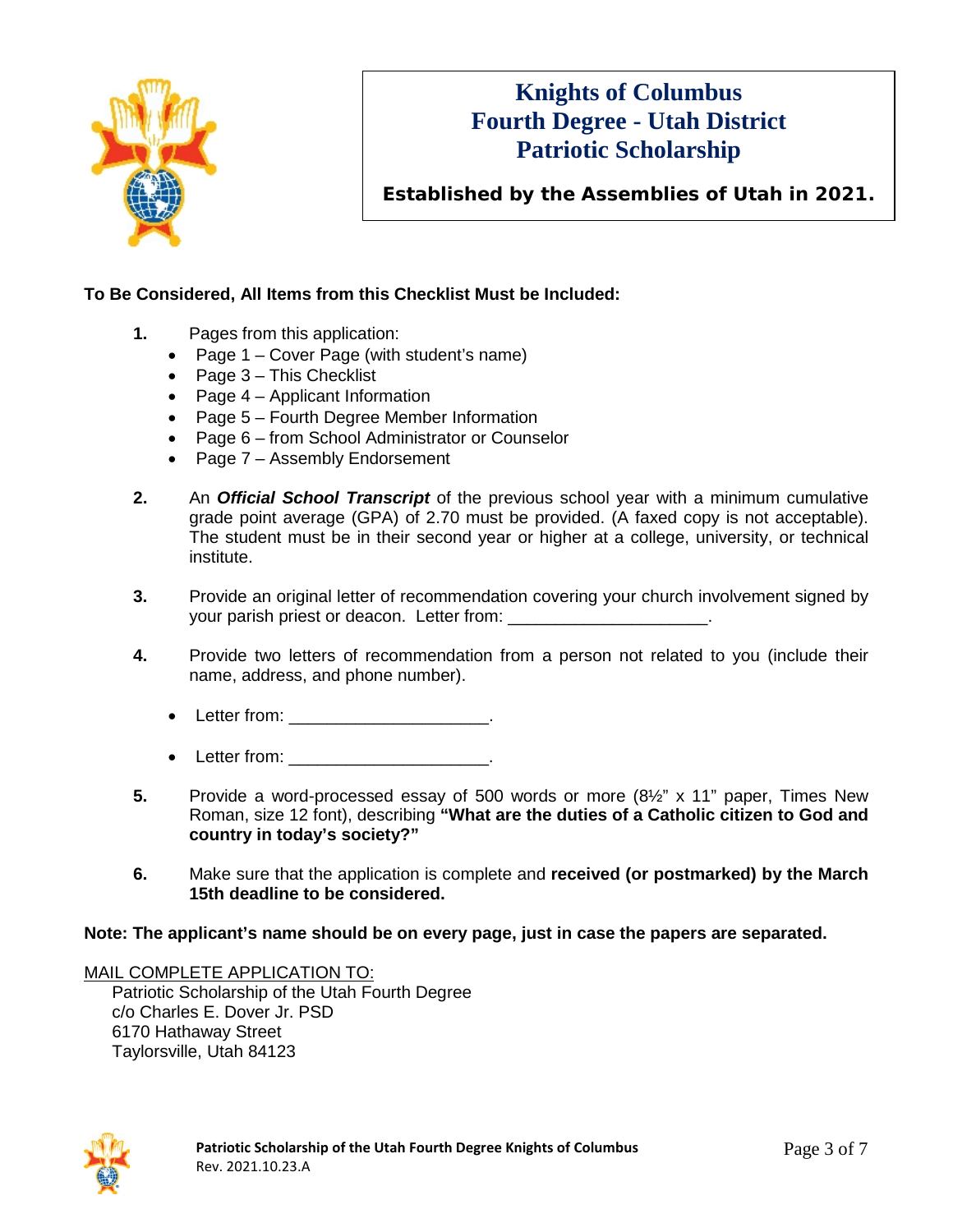# **Applicant Information**

| List the schools you have attended beginning with the most recent (stop at high school): ___________ |  |  |
|------------------------------------------------------------------------------------------------------|--|--|

\_\_\_\_\_\_\_\_\_\_\_\_\_\_\_\_\_\_\_\_\_\_\_\_\_\_\_\_\_\_\_\_\_\_\_\_\_\_\_\_\_\_\_\_\_\_\_\_\_\_\_\_\_\_\_\_\_\_\_\_\_\_\_\_\_\_\_\_\_\_\_\_\_\_\_\_\_\_\_\_\_\_\_\_

List school, community, and church organizations to which you belong:

List any honors, recognitions, and awards you have received in school, church, and the community:

Your career plans for the future?

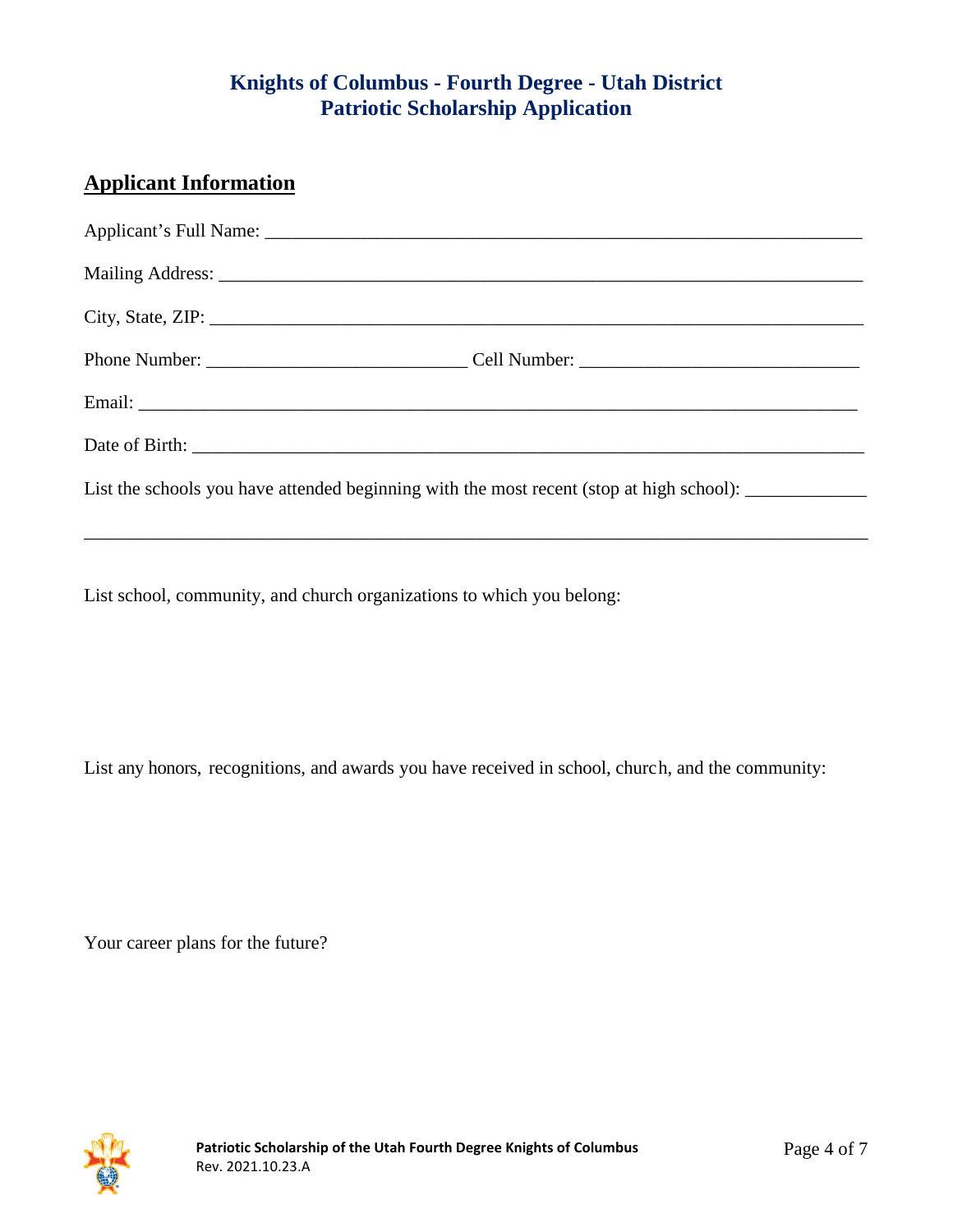# **Fourth Degree Member Information**

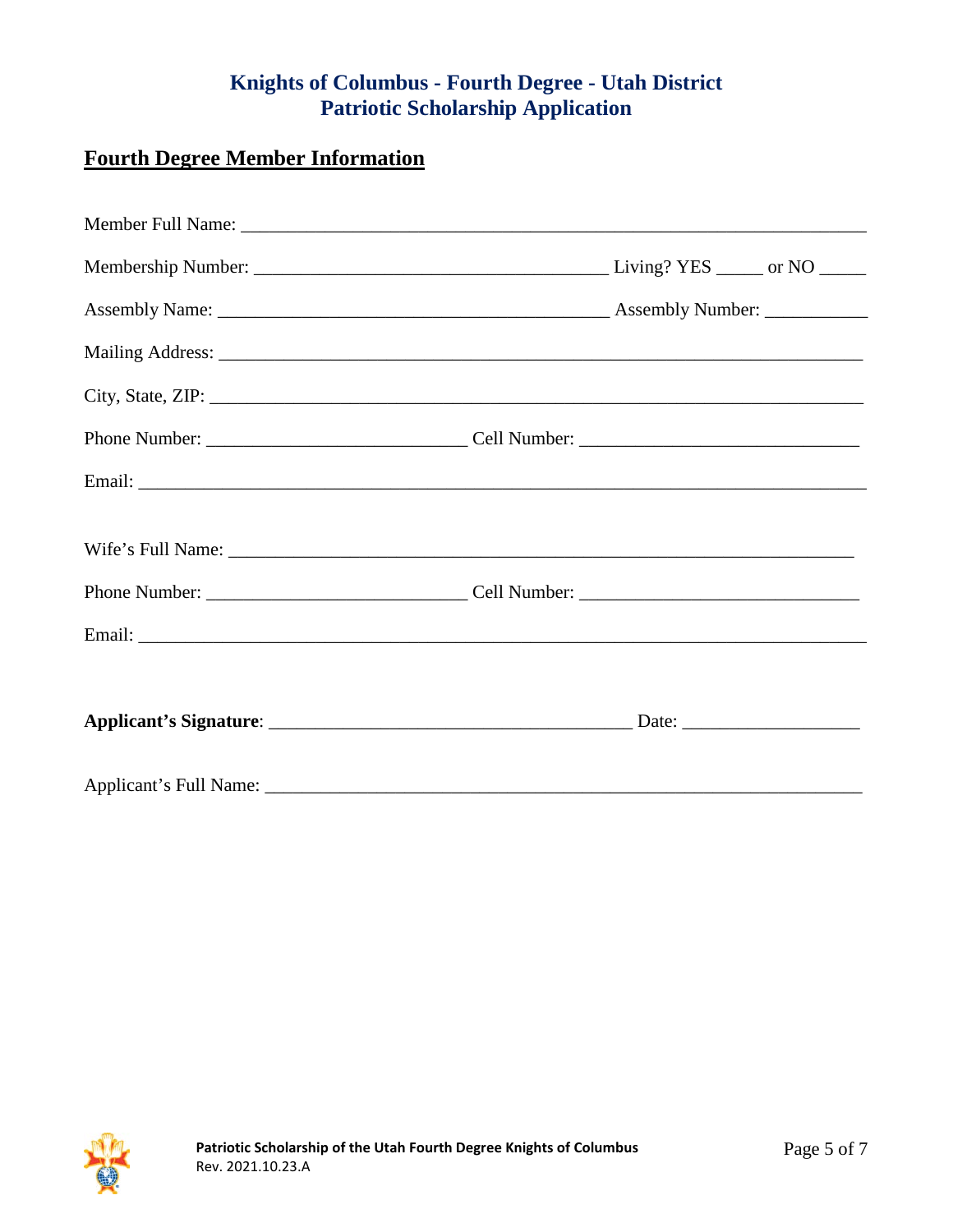### **THIS PAGE IS TO BE COMPLETED BY A SCHOOL ADMINISTRATOR:**

#### **School Information**

This student has applied for the Knights of Columbus Utah Fourth Degree Patriotic Scholarship. In order to process the application, the following information is required:

• Official School transcript.

\_\_\_\_\_\_\_\_\_\_\_\_\_\_\_\_\_\_\_\_\_\_\_\_\_\_\_\_\_\_\_\_\_\_\_\_\_\_\_\_\_\_ \_\_\_\_\_\_\_\_\_\_\_\_\_\_\_\_\_\_\_\_\_\_\_\_\_\_\_\_\_ Signature of School Administrator Date

#### IN ORDER TO BE CONSIDERED, THIS APPLICATION MUST BE RECEIVED OR POSTMARKED NO LATER THAN **MARCH 15th**.

MAIL COMPLETE APPLICATION TO:

Patriotic Scholarship of the Utah Fourth Degree c/o Charles E. Dover Jr. PSD 6170 Hathaway Street Taylorsville, Utah 84123